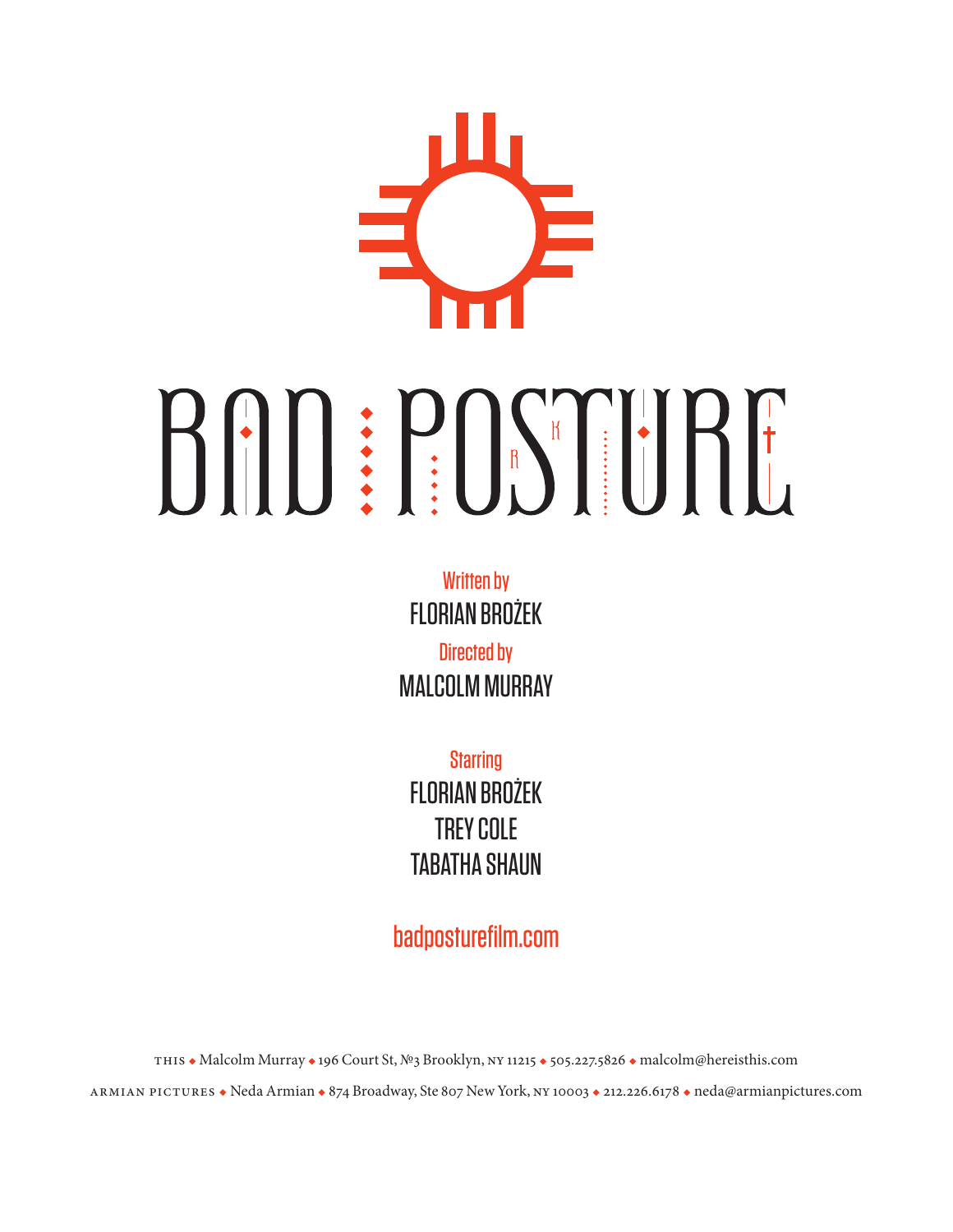# BAD POSTURE CREDITS

#### 

<mark>DIRECTED BY</mark> Malcolm Murray WRITTEN BY Florian Brożek PRODUCED BY Lucy Bickerton Neda Armian

#### EXECUTIVE PRODUCERS

Malcolm Murray Megan Baldrige

## CINEMATOGRAPHY & EDITED BY Malcolm Murray

MUSIC SUPERVISOR Andrew Chugg SOUND MIXER Keenan Jensen POST PRODUCTION SOUND EDITOR/MIXER Philip Perkins PRODUCTION DESIGNER Rich Watts TITLE CREDIT DESIGN Florian Brożek PRODUCTION ASSOCIATE Harper Dill FIRST AC/GAFFER Chris Parker **GRIP** Moriah Cowles GRIP/2ND AC Dillon Glazebrook <mark>DOLLY GRIP</mark> Rich Watts NARRATIVE ADVISOR Hannah Davey

Michael Meyer CATERING Megan Baldrige PRODUCTION ASSISTANT Jeremy Wilson Diego Murray POST-PRODUCTION INTERN Caitlyn Sjostrand

# **CAST**

#### 

<mark>FL0</mark> Florian Brożek TREY Trey Cole <mark>MARISSA</mark> Tabatha Shaun

JASON Jason Gutierrez NORM Norman Everett **JOHN** John Romero

MARVEL Greg Tafoya BANKS Joseph Otero

MATEO Mateo Sigwerth **FLY** Tyrone Trammel BOOTER Joseph Quintana MANUEL Manuel Lopez

W.C. Longacre FLO'S BOSS Shangreaux Lagrave

PARTY GUY ONE Wacey Lee Cotant PARTY GUY TWO Joseph Le Compte

# PARTY GUYS

R. Seth Mossman Joseph Cardillo Juan Flores

**JESSICA Julia Romero** 

CANDICE Giovanna Hinojosa XIMENA Ximena Araya **AMY** Amy Archuleta ARCHIE Archie Richardson

**KEN** Kenneth Ashley

#### **DANCERS**

Shane Montoya Patrick Bannan Nate Herndon Kindeshaun Austin Cyrus Gould Chris Porter David Varela

#### GRAFFITI WRITERS

Joseph Sullivan Paul Giannini Melvin Mayes

<mark>GRAFFITI ONLOOKER</mark> Mario Montoya

MARISSA'S BROTHER Jesse Hesch

ROLLERBLADING KID Brad Jonathan Ramos

CARL MART CLERK Delwar Alam FOOD TRUCK PROPRIETOR Hector Alvarado

#### BUS STOP

W.M. Miller Jimmy Martinez

# **SMOKERS**

Mica Gitt Gabe Washburne Jeremy Wilson Safari Ndyabayge Andrew Martinez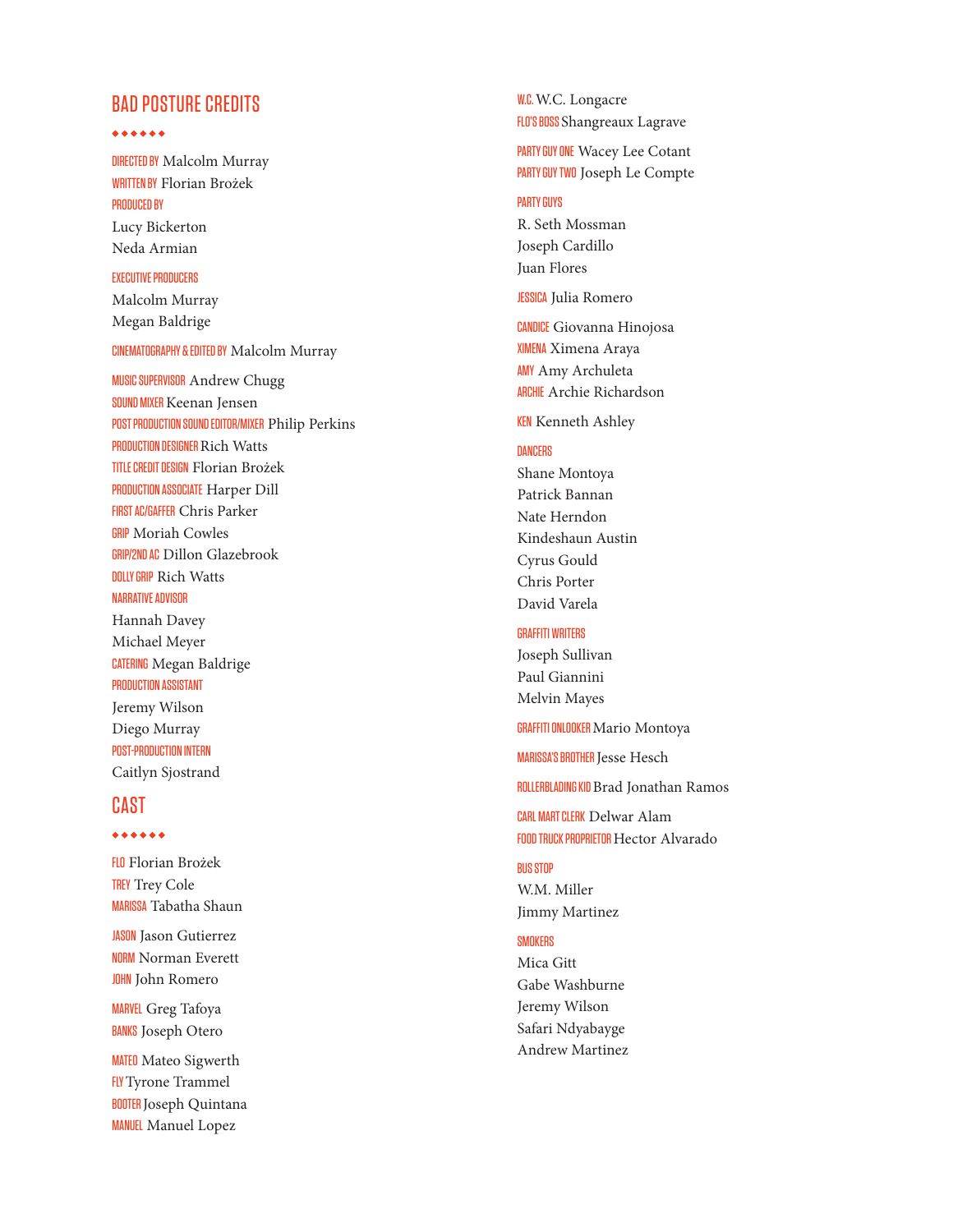# **SYNOPSIS**

Flo, newly fired from his job, is spending his summer wandering Albuquerque aimlessly with his best friend Trey. Together, they spend their days and nights pursuing Trey's illicit moneymaking schemes. But when Trey implicates Flo in grand theft auto, Flo finds it difficult to shake his feelings of remorse — and his feelings for the car's beguiling owner, Marissa. Flo's journey back to Marissa takes us through the interior life and layered society of a truly singular environment.

Set against the stylistically rich backdrop of Albuquerque, New Mexico, BAD POSTURE features arresting, lyrical visuals and a contemplative, original tone. Director Malcolm Murray and writer Florian Brożek draw on their own backgrounds growing up in Albuquerque, leveraging unique cinematic elements to capture the experience of young adulthood. Murray's background in documentary filmmaking radiates through the empathy with which he portrays his characters, utilizing a cast composed almost entirely of non-actors and employing an observational style of cinematography.

bad posture achieves an authentic sense of place, encapsulating the textural resonance of a city and the emotional lives of its youth.  $\leftrightarrow$ 

# DIRECTOR'S STATEMENT

Like everyone on screen in BAD POSTURE, I grew up in Albuquerque. My mom didn't let me watch TV or movies very often, but the ones I did see generally took place far away from New Mexico. Recently, due to tax credits, Hollywood has come to town, but I still haven't seen a film that is true to Albuquerque as I remember it. My main goal in making bad posture was to create something that actually captures New Mexico.

Toward that end, we cast all real people playing versions of themselves in scripted situations, and I navigated them through their first time on camera (with the exception of Tabatha Shaun, who plays Marissa, and has done some acting). We did a few open casting calls for small roles, but for the most part Florian Brozek wrote the script with people he'd grown up with in mind. He and Trey had gone to elementary school together and we'd all gone to the same middle school. Many of the characters in the film know each other and some have known each other for many years. Our biggest challenge wasn't generally finding the right person for the part, but convincing the person for whom Florian had written the part that we were actually making a film and they would actually have to show up for certain shoot days if they accepted a role.

I rehearsed extensively with Florian and Trey before our shoot began and slowly convinced them that all they had to do was to be themselves. And when we brought the secondary characters into rehearsals, I was more easily able to guide them through situations because Trey and Florian were so relaxed. My most important task as director of this film was to create an atmosphere where everyone trusted me, and each other, and didn't have to worry about how they would come across on screen. Once that was in place we were ready to begin shooting.

I think that time, not money, is the ultimate luxury on a shoot and so we gave ourselves six and a half weeks to shoot this film, in addition to countless rehearsal days beforehand. We had an adventure on every single one of our shoot days as we didn't always have talent or locations locked down until the day we were shooting. For the sake of my producers, I won't go into all the details, but suffice it to say that most everything in the film is real.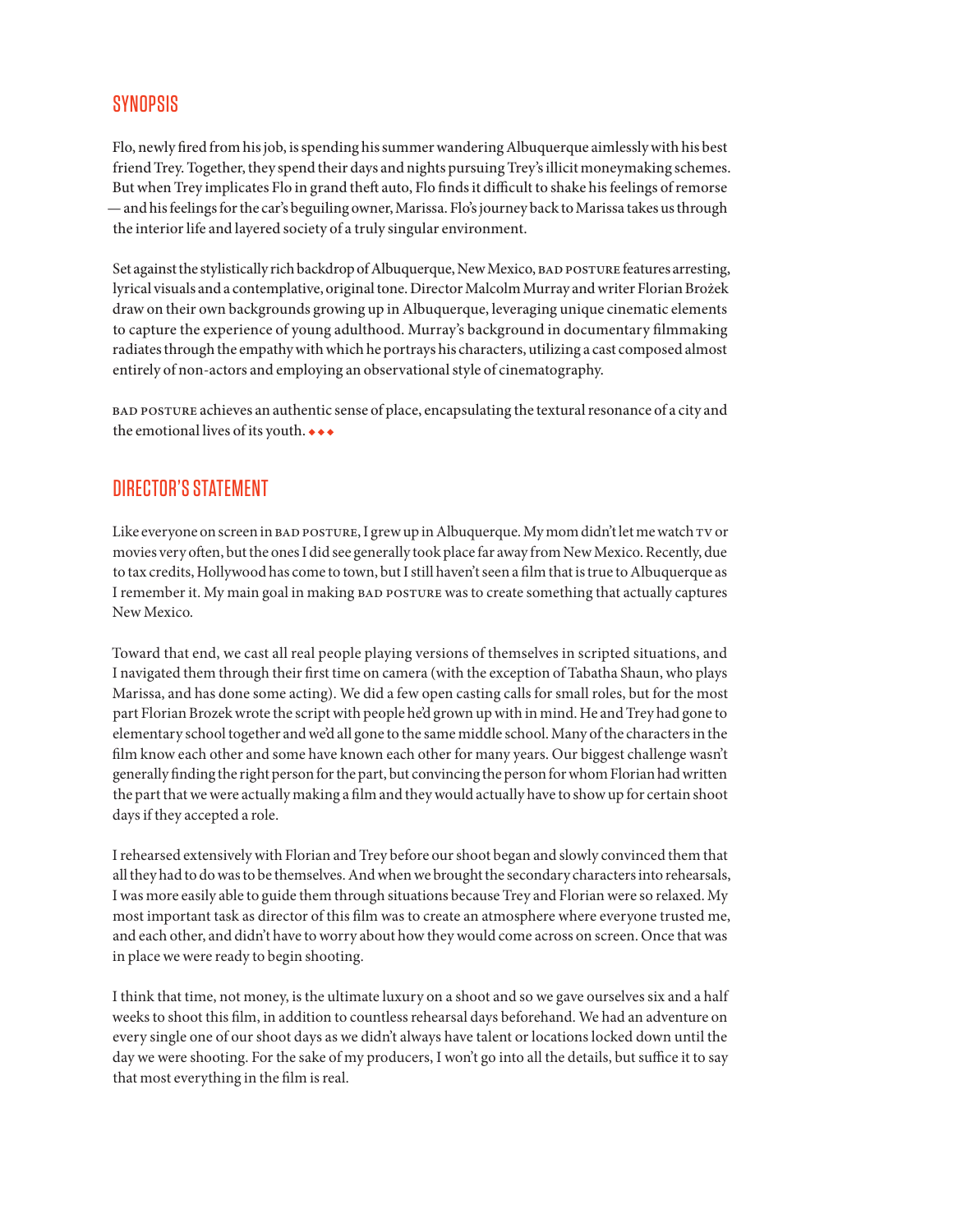As I thought about how to shoot this film I kept coming back to my experiences as a young kid who spent lots of time alone simply watching things happen. I tried to keep my camera understated, perhaps like a younger version of myself — quiet, observant, a bit shy. I thought of my camera as another person in the scene, and a person can only turn his head, which is for many scenes all the camera does, if anything.

It wasn't a hard and fast rule, but I tried to skip medium shots whenever I could and cover scenes with either wide shots or close-ups. I wanted to make New Mexico even more a character in the film and so in some of the wide shots it feels like the voices come from the landscape, instead of from the characters; the close-ups on people's faces become landscapes themselves.

I feel honored to have worked with everyone involved in this production, but particularly with Florian Brożek, who is naturally talented in many disciplines, including it turns out, writing and acting. I'm not sure he'd ever considered drafting a screenplay, and certainly hadn't thought he would star in one until we started talking about this film. I'm looking forward to seeing what else he can do, and hope to continue working together.

People inevitably ask me what BAD posture is about. My canned line is that it is a "coming of age romance where no one comes of age and the romance is doomed from the start." Really though, it's a love letter to Albuquerque. I live in Brooklyn now, and I miss you so much.  $\leftrightarrow\bullet$ 

# WRITER'S STATEMENT

As soon as I sat down to write, I found that it would be impossible to ignore my own memories of the city. I began by trying to invent characters, but I could not stop thinking of the people I already knew. I soon came to realize that what held my interest was not the fiction I was capable (or incapable) of writing, but the individuals who had remained bright in my memory on account of their individuality. There was no reason to augment or re-create these personalities, for their strength of character already involved too many facets for one film.

The problem became one of distillation and availability — it was not easy to explain to people that they should play themselves, and it was nearly impossible for people to believe in the fact of the film. Even generous imaginations rarely involved more than one afternoon and a camcorder.

The misunderstandings were many. I called a friend about borrowing an ak-47 for the shoot, as we'd run into a problem at the local gun shop. I was also asking about a car that they might have for sale. The connection was bad, but after repeated attempts at explanation, the friend politely told me that he would see what he could do. A few hours later an agitated third party called — entirely convinced that the last thing I was planning was a film shoot.

In the end it was Lucy, our producer, who found an ak-47, accomplishing the task in little under two hours in a city unknown to her. Needless to say, we were impressed. The rifle was not in great shape, and it was no small sacrifice on Trey's part to fire a weapon that consistently jammed in an alarmingly unsafe manner.

Many things of this nature found their way into the script as we worked. Trey's onscreen frustration over the poor quality of the rifle was real. Just as our friendship was, and is, real. After a day of acting, it was mildly confusing to relax and supposedly be ourselves. Nothing changed. We sat, we smoked, we argued, we smoked some more, settled our differences, and were friends again. Sometimes the camera was on, and sometimes it wasn't.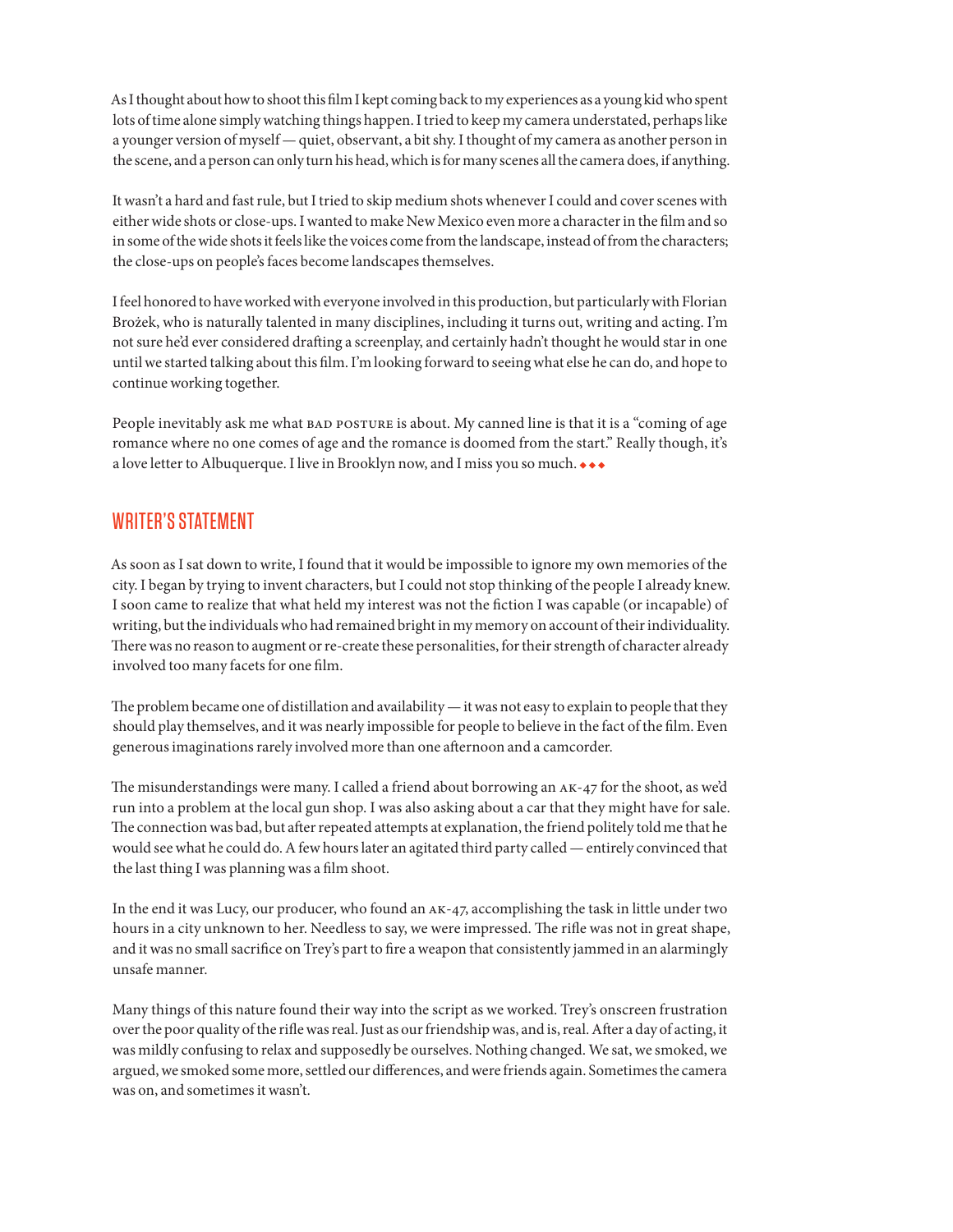I was nervous to bring friends and acquaintances into the script. I knew that ultimately the responsibility to approach the situation with sensitivity and respect would be transferred. My work, as a writer and as a first-time actor, not to mention my relationships, would be entrusted entirely to Malcolm. I had known him since high school; but friendship is one thing, and collaboration is another. I watched everything of his that I could find. Because I was anxious, I looked for signs to justify my anxiety. But with each successive viewing, I encountered only the opposite.

Malcolm's camera sees life and landscape in a way that I admire and respect. Without his work, I think there would be an absence waiting to be filled. I am honored to have worked alongside him, thank him for the opportunity, and look forward to his next film.  $\bullet\bullet\bullet$ 

# PRODUCTION NOTES

bad posture was born out of a challenge Producer Neda Armian posed to Director Malcolm Murray in the fall of 2009 over a drink at Chibi's bar in downtown Manhattan. Murray had premiered his first feature length documentary camera, camera at laff a few months earlier, and set his sights for taking on the narrative form for his next feature project. A native of Albuquerque, nm, he turned to his home state as the subject for this project. He approached Florian Brożek, a friend from his youth in Albuquerque, and they began developing the story together. Brożek, who had never written a screenplay before and admits that he rarely watches movies, wrote the screenplay in just four weeks. Armian recalls how quickly the project came to life. "I had been consulting on Malcolm's documentary and could see he was ready to make the leap to a narrative picture. We were having drinks and I basically told him that if he could get his script together by the summer, I would produce it. I'm not sure if I really thought that through, but before I knew it he sent me Florian's terrific script and the train left the station. Immediately."

Armian certainly has no regrets. "Florian wrote one of the most untraditional and exciting scripts i've read in a long long time. he didn't follow rules — he just told a good story... Malcolm's sure hand and maturity in his storytelling is what excited me about the project. He is a filmmaker with a very big future and I'm humbled to be a small part of it."

Murray and Brożek, in developing this script, really set out to make about the city of Albuquerque. With the new state tax incentives, Albuquerque has seen more and more film and tv production, but few of those have taken a close and honest look at the city itself, particularly with the perspective and insight of a local. Evidencing his background in documentary filmmaking, Murray's process and approach grew strongly out of a respect for this authentic sense of place.

One of the most significant choices that Murray made in this regard was to work almost entirely with non-actors, all from Albuquerque. Save for Marissa (Tabatha Shaun) and a few smaller supporting characters, none of the actors had any real exposure to the filmmaking process prior to this production. The individuals in the film play slightly fictionalized versions of themselves, and Murray repeatedly emphasized how important it was to work with the natural character of these individuals, rather than trying to fit them into a pre-imagined mold. The rehearsal process was really meaningful for Murray and the actors as a result. He made multiple trips down to Albuquerque before principal photography began to work with them in front of the camera, to build the rapport and trust that was necessary to strip away their initial self-consciousness in front of the camera. These rehearsals became very significant for Brożek's writing process as well, as Murray discovered the strengths and weaknesses of different individuals in front of the camera in the months leading up to the shoot, and incorporated that knowledge into the script's development.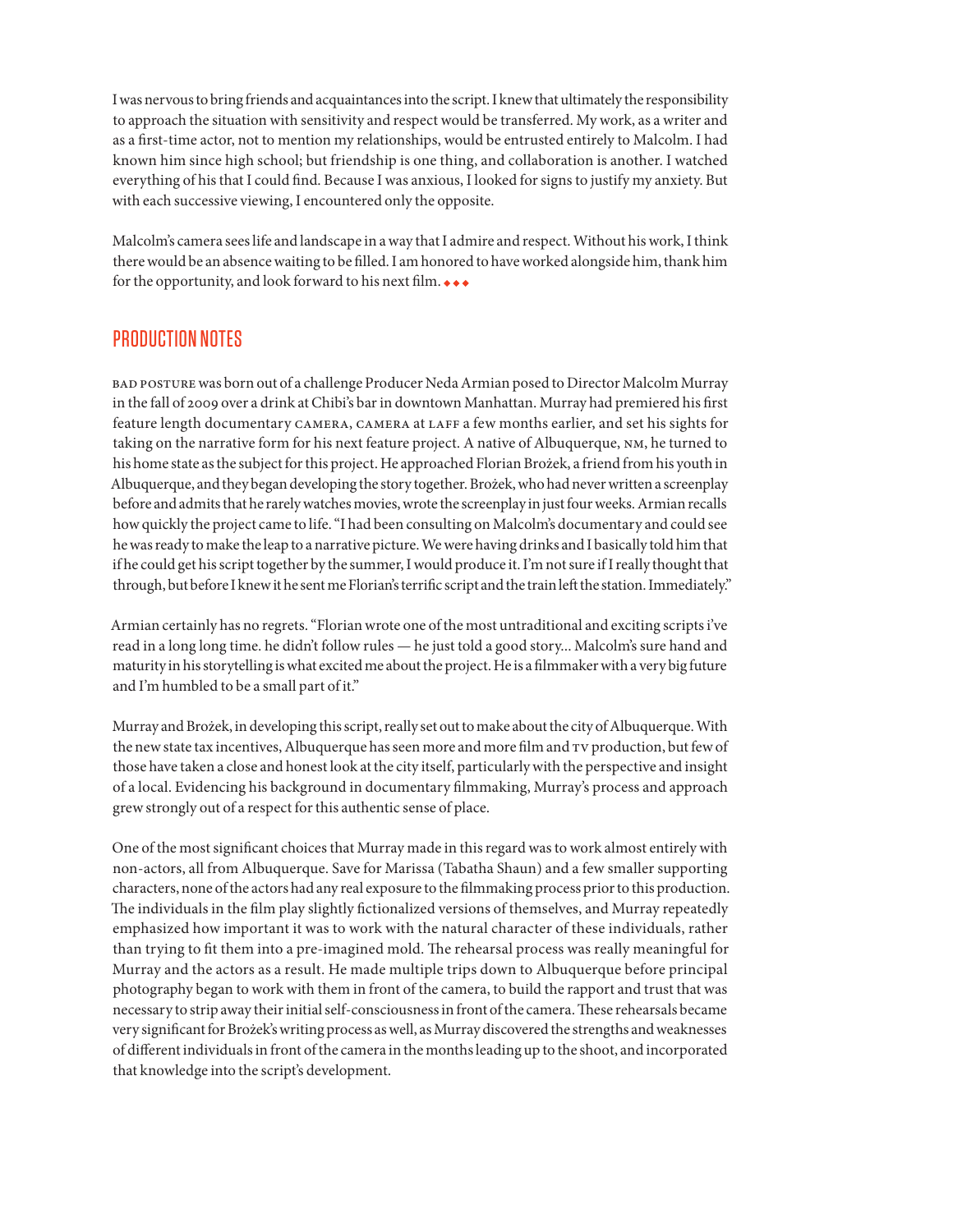Flexibility and spontaneity became central tenants of this film, and, as the filmmakers recall, turned out some of the most distinguishing imagery of the film. "The opening scene of the film was one of the very last we shot," says Producer Lucy Bickerton. "As we arrived on location and began blocking out the scene, one of our crew members discovered this rattlesnake curled up in a patch of shade. We were totally thrilled and immediately restructured the scene around it. What an iconic piece of imagery for the Southwest, and it was pure serendipity that it wound up in that scene. We always tried to keep our eyes peeled for those sort of gems. I think those moments really help carry the richness and texture of the world we were experiencing around us onto the screen in an authentic way."

Surprise played into the film's shooting in some less fortunate ways as well. Trey Cole crashed his white Toyota, which appears frequently across the film, towards the end of the shoot. He came out unscathed, but the crash left the car totaled, and the film without its primary picture car. With a hurried rescheduling of upcoming shoot days and many, many hours on Craigslist, another twist of luck delivered an identical car to replace the original just in the nick of time.

A determined and adventurous attitude led the filmmakers through the ups and downs of the shoot. Armian notes, "the spirit in which this movie was made, the sheer will and communal feel, was a joy to experience... It became clear to me early on that Lucy was a force to be reckoned with, and her leadership and unflappable nature on the set is what allowed all of this to come together. I was in awe of her ability to handle so many things with such limited resources."

Murray watched a lot of Westerns as visual and narrative influences for the shoot. He explains, "I'm interested in all that isn't said in Westerns. A lot of times the main characters aren't explained at all and you only get to know certain things about them no matter how much time you spend with them. And they're unchanging. Flo's character is also sort of mysterious and appears on screen fully formed, like a Western hero... I've always been drawn to the way that directors use Western landscapes to free their characters from having to explain anything about themselves."

Bickerton notes that there is an element of American mythos, an enduring sense of frontier, inherent in the Southwestern landscape, that comes into an interesting contrast with the urban identity of Albuquerque that lies at the heart of this film. She explains "When I started talking about this film I was going to make in New Mexico, many people's reaction was very simple, 'I hear it's really pretty there'. More and more, I realized how vague and romanticized Americans' image of the Southwest still is. I certainly didn't know much about Albuquerque before I arrived for the shoot. I think this film sort of turns over that rock, the myth, and allows the place to reveal itself in a genuine way for a little while." Armian likewise explains, "BAD POSTURE poignantly touches on the very specific nature of place in America, and populated by young people struggling to find themselves in the context of their limited circumstances and hopes for a better future. It's beautiful and frustrating to watch."  $\bullet\bullet\bullet$ 

# FILMMAKER BIOS

# malcolm murray, *Director / Cinematographer*

Malcolm Murray loves to make films and has been doing so professionally since the age of 15, when pro skateboarders first began hiring him to film their tricks and edit their videos. Upon graduating from college he was awarded the prestigious Thomas J. Watson Fellowship which took him to film and live in Argentina, Brazil, South Africa, Thailand, Laos, the Czech Republic, France, Italy, and Mexico. Now 27, he lives in Brooklyn and works as a director and as a director of photography. He is represented by Mekanism and has shot campaigns for, among others, Toyota, Microsoft, Patagonia, the International Olympic Committee, Ralph Lauren, Rolling Stone, eBay, EA Sports, Microsoft, Clorox Greenworks, and Axe.